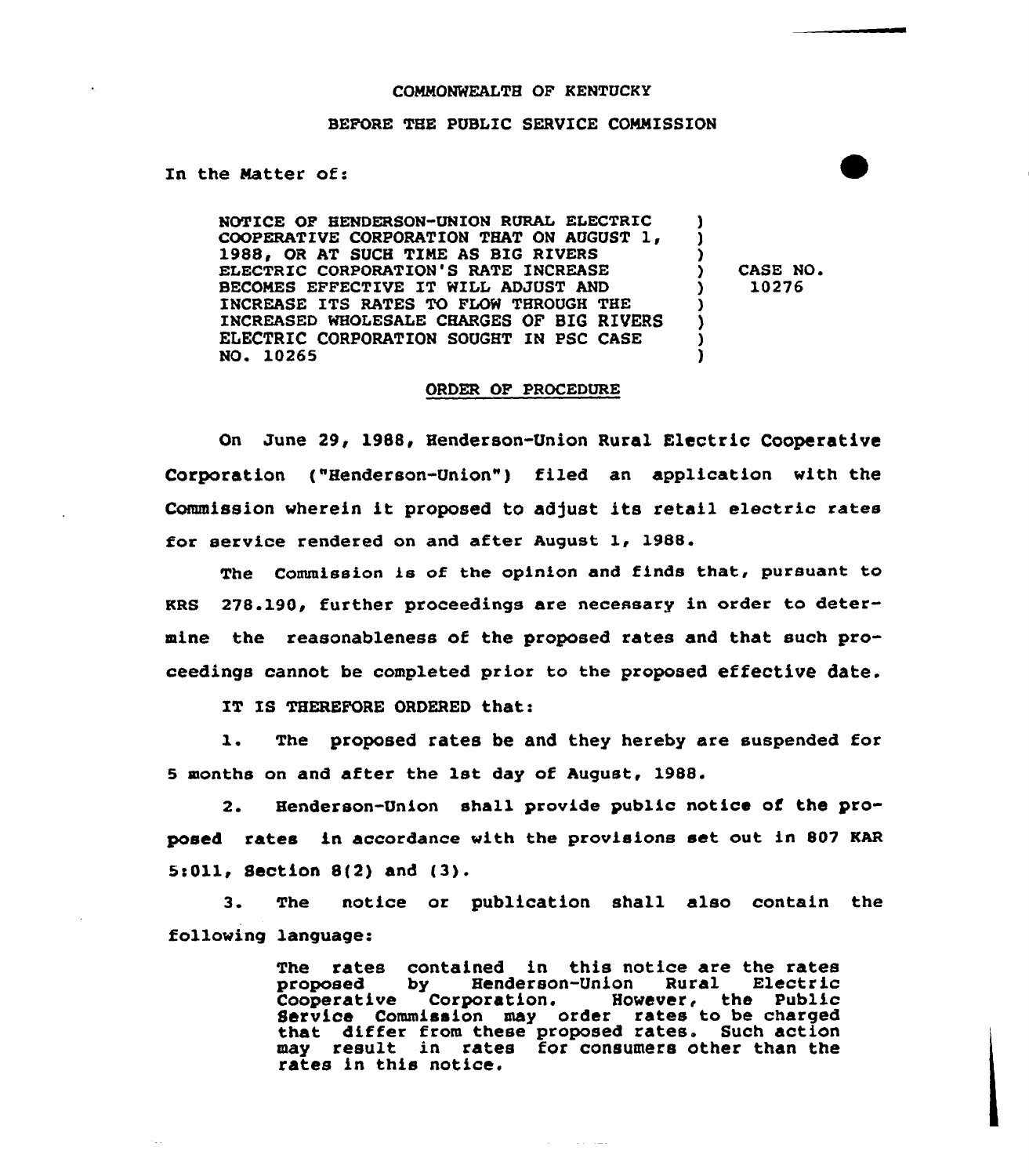4. The procedural schedule listed in Appendix <sup>A</sup> sha11 be followed.

5. All requests for information and responses thereto shall be appropriately indexed. All responses shall include the name of the vitness vho vill be responsible for responding to the questions related to the information provided, with copies to all parties of record and 12 copies to the Commission.

6. Henderson-Union shall give notice of the hearing in accordance with the provisions set out in 807 KAR 5:011, Section 8(5).

7. Notions for extensians of time with respect to the schedule herein shall be made in writing and will be granted only upon a showing of compelling reasons.

8. Nothing contained herein shall prevent the Commission from entering further Orders in this matter.

Done at Frankfort, Kentucky, this 21st day of July, 1988.

PUBLIC SERVICE COMMISSION

 $\frac{d}{dt}$ . Neman

ATTEST

Executive Director